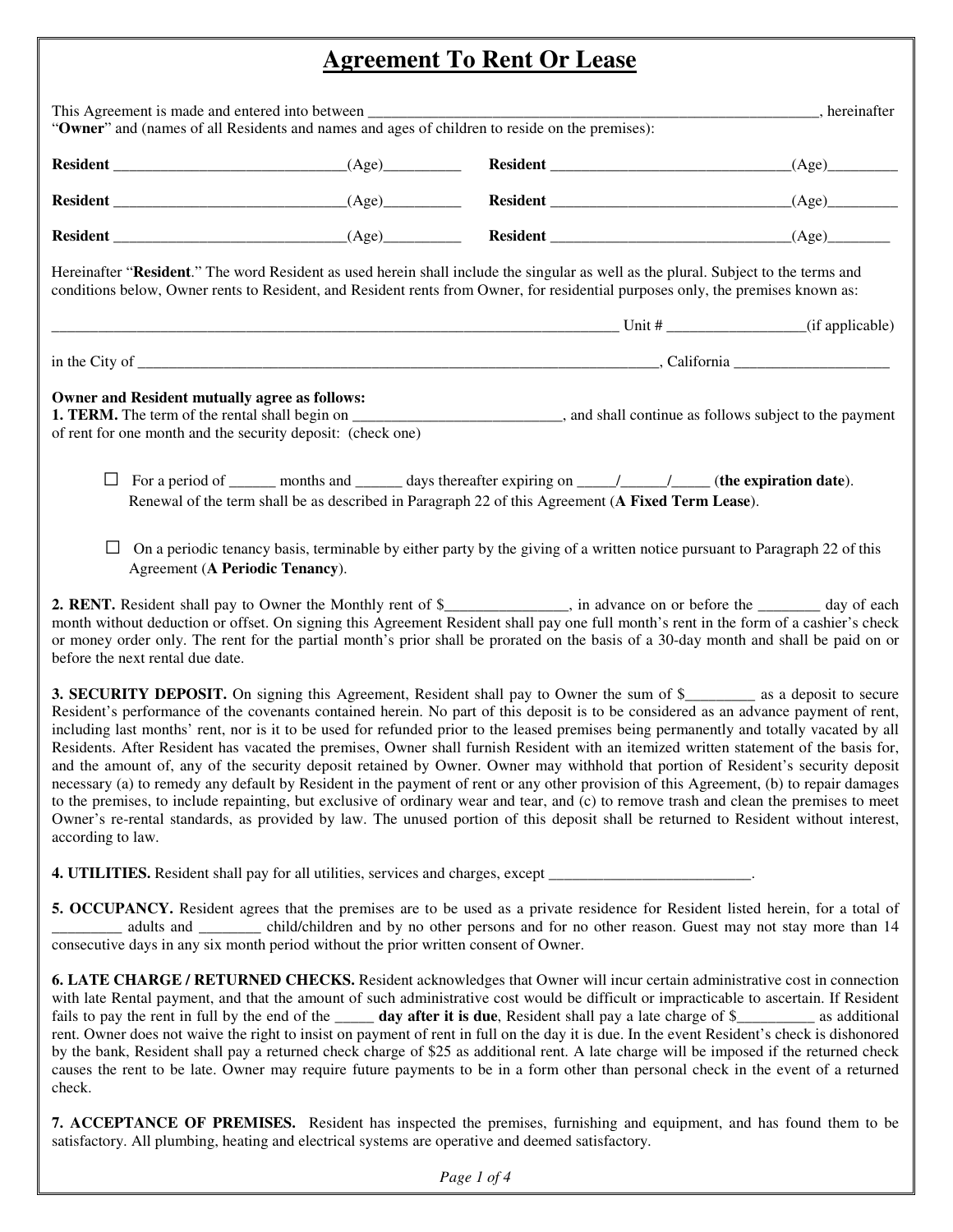**8. POSSESSION OF PREMISES.** In the event Owner is unable to deliver possession of the premises to Resident for any reason not within Owner's control, including, but not limited to failure of prior occupants to vacate as agreed or required by law, Owner shall not be liable to Resident except for the return of all sums previously paid to Owner in the event Resident chooses to terminate this Rental Agreement.

**9. PETS, WATER-FILLED FURNITURE/ANTENNAS AND/OR SATELLITE DISHES.** No animal, pet, antenna/satellite dish or water-filled furniture shall be kept on or about the premises without the prior written consent of the Owner.

**10. SECURITY.** Resident acknowledges that Owner has made no representation that the property is a "secure" complex, and that Resident is safe from theft, injury or damage. Gates, fences and locks are provided primarily for the protection of Owner's property and are not a warranty of protection nor are they specifically provided for the protection of Resident or guest's person or property. Resident shall take appropriate measures to protect their own property, and report to the Police any suspicious activities, persons or events occurring on or about the general premises.

**11. QUIET ENJOYMENT / USE.** All residents shall be entitled to quiet enjoyment of the premises. Resident shall not use the premises in such a way as to violate any law or ordinance, commit waste or nuisance, annoy, disturb, inconvenience, or interfere with the quiet enjoyment of any other resident, including but not limited to having loud or late parties or playing loud music. Resident shall ensure that their guests also comply with this provision. Violations constitute a breach of the Agreement, and Owner may take legal action to terminate the Agreement and remove Resident.

**12. JOINT AND SEVERAL LIABILITY (CO-RESIDENT).** If more than one Resident enters into this Agreement ("roommates'), the obligations are joint and several; each such Resident is individually, as well as jointly, liable for full performance of all agreed terms and payment of all sums required hereunder as long as any one of the Residents remain in possession of the premises. Any breach or abandonment by any one or more of the Residents shall not terminate the Agreement nor shall it relieve the remaining Resident from fulfilling the terms of this Agreement. Should one or more of the Residents terminate their residency apart and separately from other Resident, no right to have another person substituted in their stead shall exist.

**13. CARE AND MAINTENANCE.** Resident agrees to keep the premises clean, in good order and repair, and free of trash, mold, mildew and unsightly material and to immediately notify Owner, in writing, of any defects or dangerous conditions in or about the premises, particularly any water penetration. Resident shall reimburse Owner for the cost to repair damage by Resident through misuse or neglect including but not limited to plumbing stoppages. Except as provided by law, no repairs, decorating or alterations shall be done by the Resident without the Owner's prior written consent, which may require that only a licensed and bonded contractor perform such work.

**14. RIGHT OF ENTRY.** Owner or Owner's agents shall have right to enter the premises for purposes of performing inspections; to make necessary or agreed repairs, alterations or improvements; supplying agreed services; to exhibit the property to prospective residents; when the Resident has abandoned or surrendered the premises; in case of emergency, and pursuant to court order or state law. Except in cases of emergency, Owner shall give Resident reasonable notice of intent to enter. Resident may be present, however such entry shall not be conditioned upon such presence, and Resident agrees to indemnify and hold Owner free and harmless for such entry.

**15. VEHICLES AND PARKING.** Owner reserves the right to control parking and to tow away, at Resident's expense, any vehicle causing an unsafe/hazardous condition or parked in unauthorized spaces. No automobile or other motor-driven vehicle or cycle may be brought onto the premises unless such vehicle complies with governmental noise limitations, is free of any leaking fluids, insured for public liability/ property damage, operable, and currently register.

**16. SUBLEASING / ASSIGNMENT.** Resident shall not sublease any part of the premises or assign this Agreement without the prior written consent of Owner. Any such action, without prior written consent, is void.

**17. PEST CONTROL.** Upon demand by Owner, Residents shall temporarily vacate the premises for a reasonable period of time to allow pest or vermin control work to be done. Resident shall comply with all instructions, forthwith, from pest controller, fumigator and/or exterminator regarding the preparation of the premises for the work, including the proper bagging and storage of food, perishables and medicine.

**18. LIABILITY / DAMAGE RESPONSIBILITY.** Resident agrees to hold Owner harmless from all claims of loss or damage to property, and of injury or death to persons caused by the intentional acts or negligence of the Resident, his guest or invitees, or occurring on the premises rented for Resident's exclusive use. **Resident expressly absolves Owner from any and all liability for any loss or damage to Resident's property or effects arising out of water leakage or breaking pipes, or theft, or other cause beyond the reasonable control of Owner.** This includes damage to Resident's or guest's vehicles while parked on the property. In the event the premises are damaged by fire or other casualty, Owner shall have the option either to (1) repair such damage, this Agreement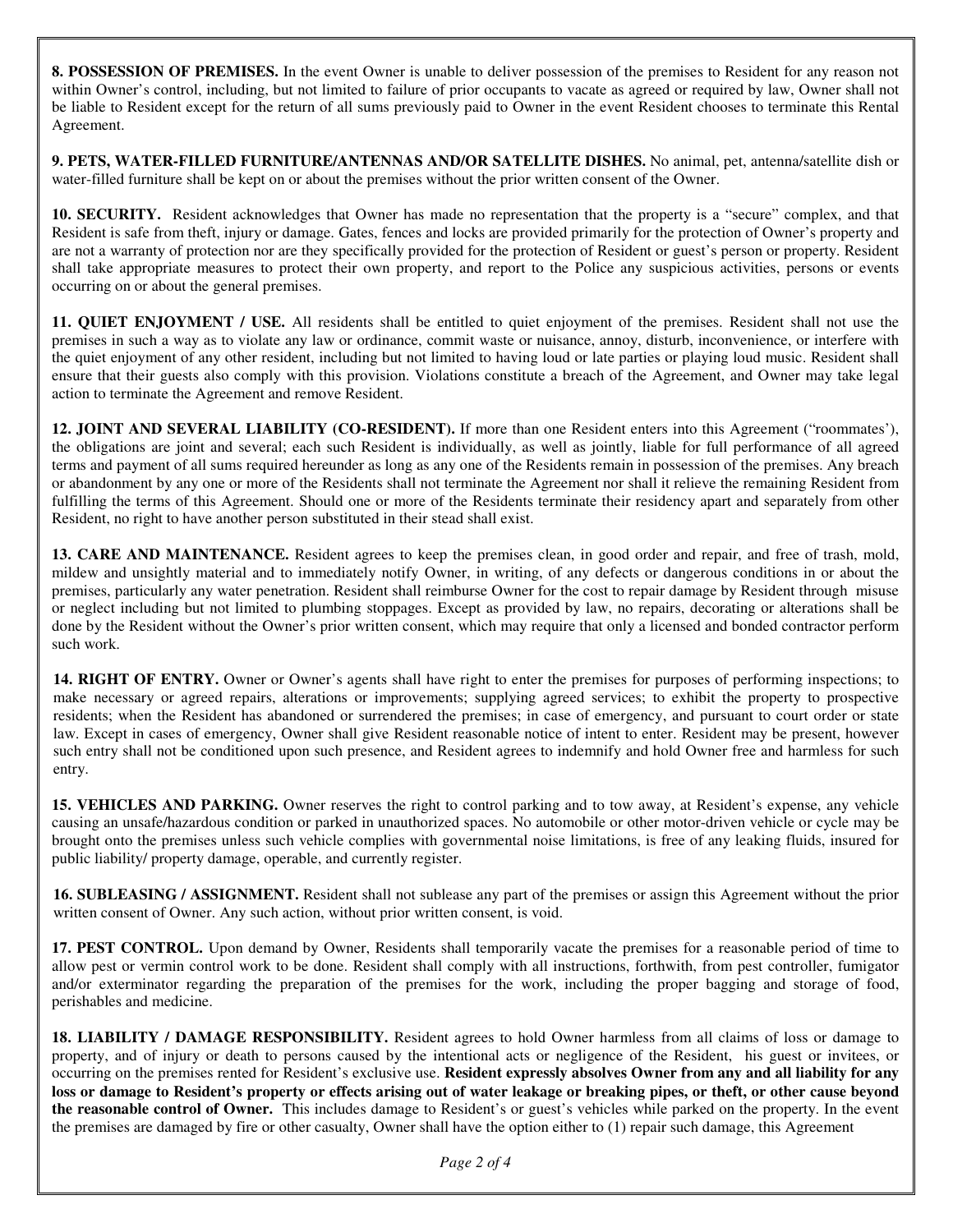continuing in full force and effect, or (2) give notice to Resident terminating this Agreement. Owner shall not be required to repair or replace any property brought onto the premises by Resident. Resident agrees to accept financial responsibility for any damage to the premises from fire, water or casualty caused by Resident's negligence. **Resident is encouraged to carry a standard renter's policy** or as an alternative, warrants that they will be financially responsible for losses not covered by Owner's fire and extended coverage insurance policy. In no event shall Resident be entitled to any compensation or damage due to any extra expense, annoyance or inconvenience for loss of use due to a casualty beyond the control of the Owner.

**19. TERMINATION: CLEANING / REPAIRS.** Upon termination of the tenancy, Resident shall leave the premises in a clean and orderly condition, free of trash and personal property. If this is not done, Resident expressly agrees that Owner shall perform all cleaning services, including carpet cleaning and/or repair, which may be required in Owner's discretion to restore the premises to **Owner's standards for new occupancy.** The costs incurred by Owner for such services shall be deducted from Resident's security deposit. If Owner is required to perform a pre-move out inspection, or any repair or renovation as a result of Resident's decoration, modification or damage, regardless of the cause, the cost of such inspection repair and/or renovation shall be deducted from Resident's security deposit. In the event the deposit is not sufficient to pay all the lawful expenses and charges at the termination of this residency, Residents shall immediately, upon written notice, pay Owner any additional sums necessary to pay all such charges in full.

**20. RULES AND REGULATIONS.** Resident acknowledges receipt of, and has read a copy of the Apartment Rules and Regulations, which are hereby incorporated into this Agreement by this reference. Owner may terminate this Agreement, as provided by law, if any of these Rules and Regulations are violated. Such Rules and Regulations may be amended from time to time upon giving notice to Resident. If the property is located within a common interest development, Resident agrees to comply with and abide by any Declaration of Covenants, Conditions and Restrictions (CC & R's) and Association Rules and Regulations. A copy of these documents (if applicable) are made a part of this agreement. Residents shall comply with any valid order of the Association and shall pay to Owner any charge assessed by reason of Resident's breach.

**21. SMOKE DETECTION DEVICE.** The premises are equipped with a smoke detection device(s), and: (a) Resident acknowledges the smoke detector(s) was tested and its operation explained by management, in the presence of Resident, at time of initial occupancy, and the detector(s) in the unit was working properly at the time, (b) Resident shall test the smoke detector at least once a week to determine if the smoke detector(s) is operating properly, and immediately inform the Owner, in writing, of any malfunction.

**22. TERMINATION / HOLDING OVER.** If this Agreement is a periodic tenancy, either party may terminate the tenancy by the service of at least 30 days written notice, if the tenancy is less than one year, or by the service by either party of at least 60 days written notice if the tenancy is one year or longer at the time of service of the notice. If this Agreement is a Fixed Term Lease, it shall automatically convert to a periodic tenancy upon the expiration date of the Fixed Term Lease. In the absence of any written communication between the parties, the residency shall continue on a periodic tenancy basis, including any changes, i.e. rent adjustments, having been made by Owner with proper written notice.

**23. DEFAULT.** In the event of a default by Resident, Owner may elect to (a) continue the lease in effect and enforce all his rights and remedies hereunder, including the right to recover the rent as it becomes due, or (b) at any time, terminate all of Resident's rights hereunder, and recover from Resident all damages he may incur by reason of the breach of the lease, including the cost of recovering the premises, and including the worth at the time of such termination, or at the time of an award if suit be instituted to enforce this provision, of the amount by which the unpaid rent for the balance of the term exceeds the amount of such rental loss which the Resident proves could be reasonable avoided, and any other damages as provided by law. Pursuant to CC1785.26 Resident is hereby notified that a negative credit report reflecting on Resident's credit record may be submitted to a credit reporting agency if Resident fails to fulfill the terms of this Rental Agreement. All remedies provided herein are cumulative.

**24. ARBITRATION OF DISPUTES. ANY DISPUTE BETWEEN THE PARTIES ARISING FROM OR RELATING TO A CLAIM FOR PERSONAL INJURY, WHICH IS DIRECTLY OR INDIRECTLY RELATED TO, OR ARISING FROM A CONDITION OF THE LEASED PREMISES OR THE COMMON AREAS, OR ANY EVENT THEREON, SHALL BE RESOLVED SOLELY BY ARBITRATION CONDUCTED BY THE AMERICAN ARBITRATION ASSOCIATION.** Any such arbitration shall be held and conducted in the county in which the premises are located before three arbitrators, who shall be selected as follows: The claimant and respondent shall each select one arbitrator. The two selected arbitrators will then select a third arbitrator, and the three arbitrators shall constitute the panel. The provisions of the American Arbitration Association rules shall apply and govern such arbitration, subject, however, to the following: (a) Any demand for arbitration shall be made in writing and must be made within 180 days after the claim, dispute or other matter in question has arisen. In no event shall the demand for arbitration be made after the date that institution of legal or equitable proceedings based on such a matter would have been barred by the applicable statute of limitations. (b) The arbitrators' jurisdiction extends to all punitive damages claims and call actions. (c) Each party shall bear their own respective fees and cost relative to the arbitration process, and attorneys' fees, if awarded shall not exceed \$500.00. (d) All administrative fees and costs, including but not limited to the arbitrators' fees relative to the arbitration process must be advanced prior to the selection of the arbitration panel and shall be borne equally by all parties. (e) The decision of the arbitrators shall be final, and judgment may be entered on it in accordance with applicable law.